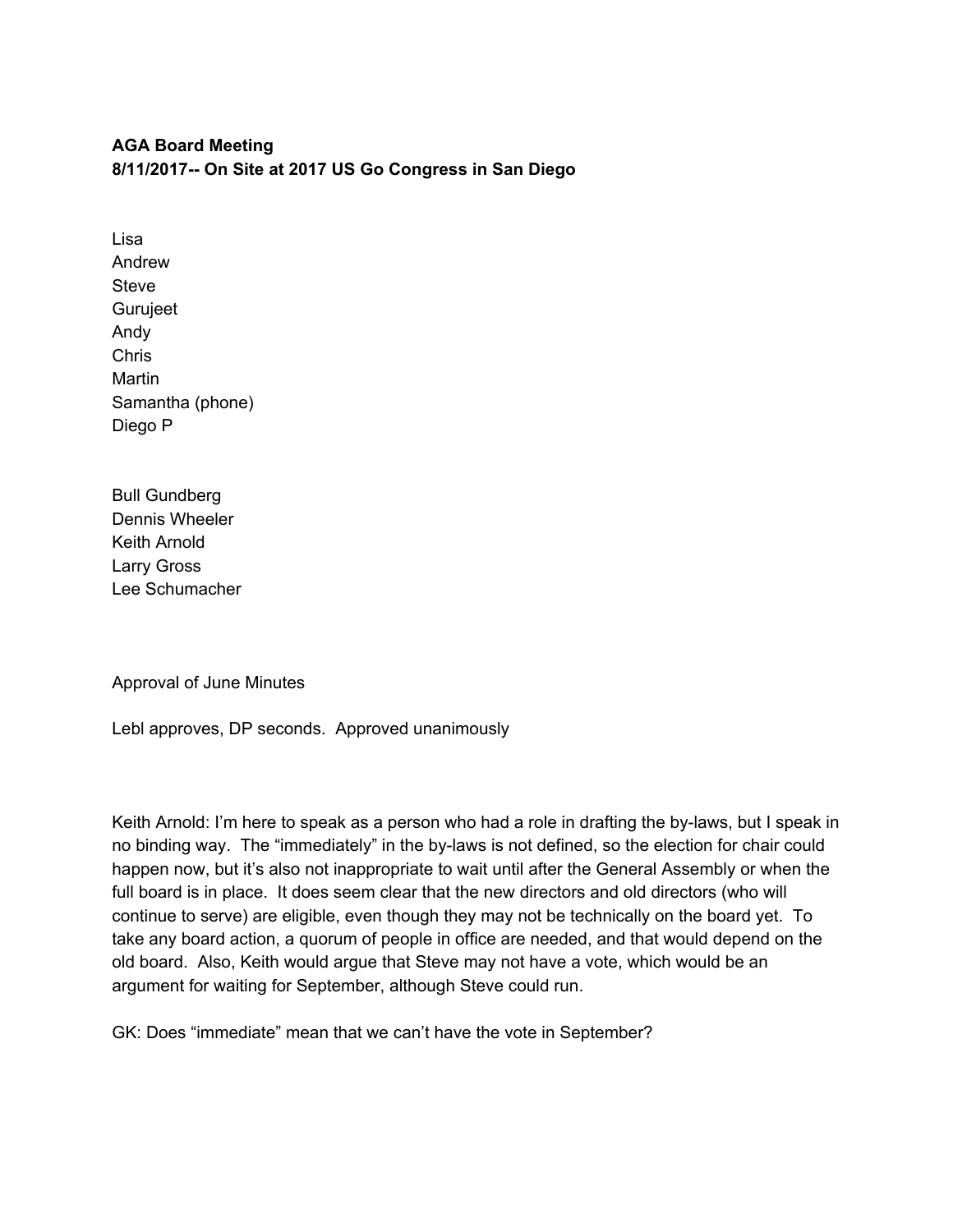KA: I don't think that "immediately" rules out the vote once the new board is constituted. To have a vote, someone would have to move for a vote, it would be seconded, nominations put forward, and then the vote (of the old board) be made.

AJ: Are you confident that it is the 7 votes of the people then in office?

KA: Yes, because it is the vote of the people in quorum, and only the people in quorum can vote. Immediate means immediate, but, common sense would indicate that this would not preclude waiting until September. This is definitely a departure from what's been done in the past

DP: I have been on the board and I have experienced the meetings, and I think that I would have an opinion and would move to do that now.

KA: The decision to have a vote should be public, but the vote could be private.

SC: Reading from the by-laws Section 3d (immediately); Section 5 (quorum) ?? (1st Tuesday after Memorial Day)

GK: Let's discuss other business first before we have a vote on this.

ML: Do you have any idea what was the thinking behind the Tuesday in September rule instead of Congress?

KA: I have suspicions about both the "immediately" and the delay. The first was because we didn't have a board, and the second was to allow a transition period.

GK: I think that you need a fixed date for the term since it is for a specific number of years.

GK: We have already discussed approving Samantha as Secretary. Our previous secretary has now resigned in writing, and we thank Peter for his service (acclamation)

GK: You are still willing to take the position.

SF: Yes

LS nominates, AJ seconds. Unanimous.

SF: Thank you, I look forward to serving.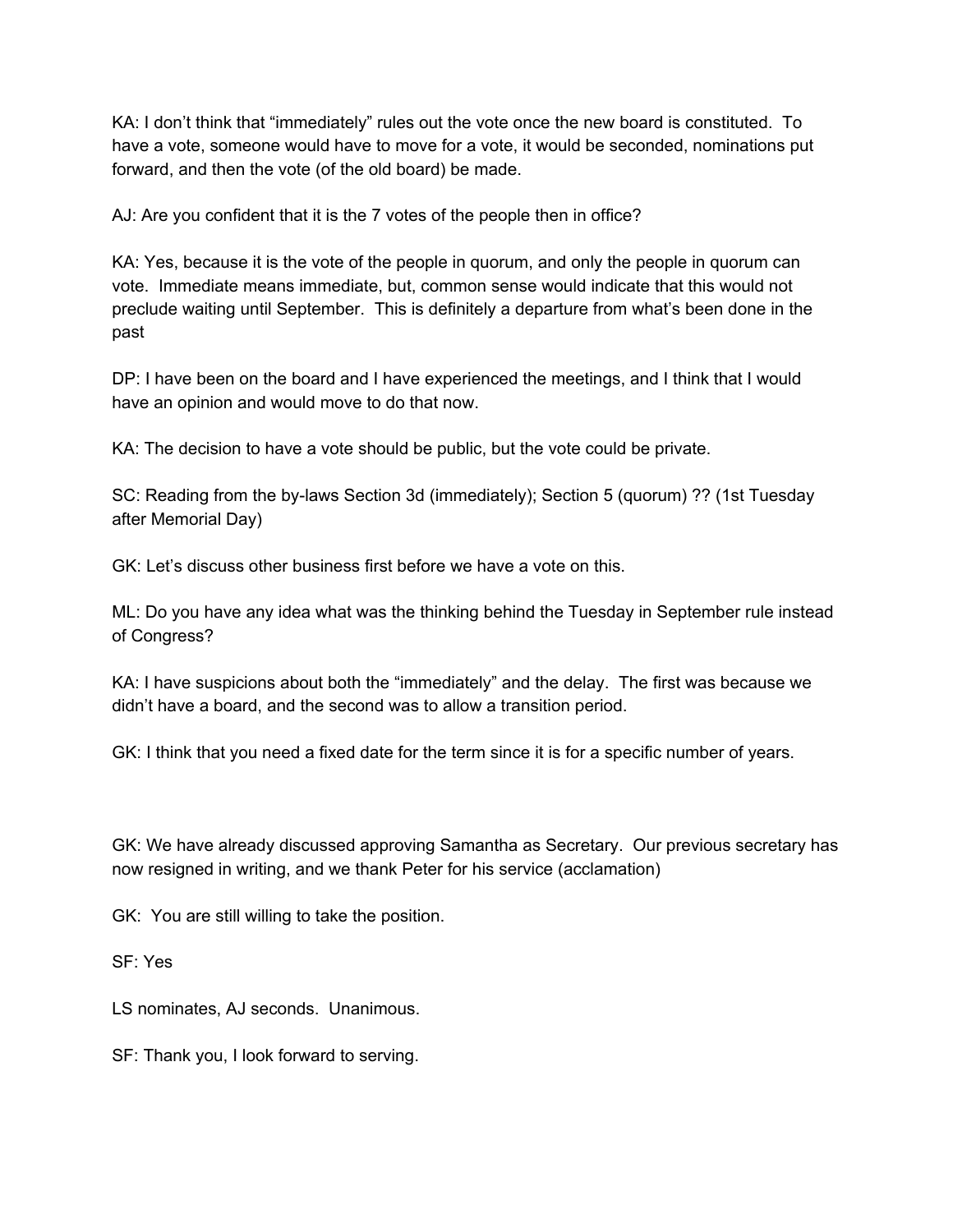GK: We normally do a President's Report, but we'll save the full report for the assembly.

AO: My search for a replacement treasurer for Roy Schmidt, who has been temporary treasurer for a year and plans to end his service at the end of August. We may end up paying for these services, as discussed, and have the official treasurer be more of a bookkeeper. We are looking at David Baron and Danny Ko, neither of whom is currently interested in the full post.

CK: What's scaring people off? The bookkeeping, the tax forms, or something else?

AO: I honestly don't know. People want it as a paid job, and we had limited volunteer interest. I would welcome any thoughts you have Keith.

KA: Of course it's the hardest job to fill because it's the job that absolutely has to do something, you can't pretend.

Lee Schumacher: Does it require accounting skills?

AO: We need someone who's experienced with 990s. Quickbooks is what we're using now, so fairly straight-forwrd. There are frequent requests for small dispersements, etc. Dealing with the Congress is complicated in accounting terms

GK: Did we officially authorize to pay for accounting services?

AO: I feel that you have sufficiently assented to it for me to set it up.

LS moves to authorize the President to fill our Treasurer needs by September 1st by whatever reasonable means. CK seconds. Unanimous approval

AO: Current marquee tournament at the Congress is that the current structure was somewhat board mandated a few years ago, as well as in the annual allocation of funds. Since 2014, there has been a US Open Masters with the NAMT folded into it. It was to be a modestly significant prize to attract strong players, and have more rounds to make it a better torunament. Certainly the standard of player and games has gone up, and our domestic players have done well. The downsides are that 9 rounds is a lot of one week, particularly the way we have them scheduled. Also, we do not currently have a North American Championship, and it would be nice to have a North American Champion. We are also working on having a North American Pro Championship, but that might be something different not at Congress.

AO: Some comments, some via Matthew Herschberger as US Open and US Masters TD, and from the Strong Players meeting, that 9 games is a lot and is very tiring, so they can't do anything else. They want us to consider improving the structure. I am not suggesting one now, I just want feedback from the Board.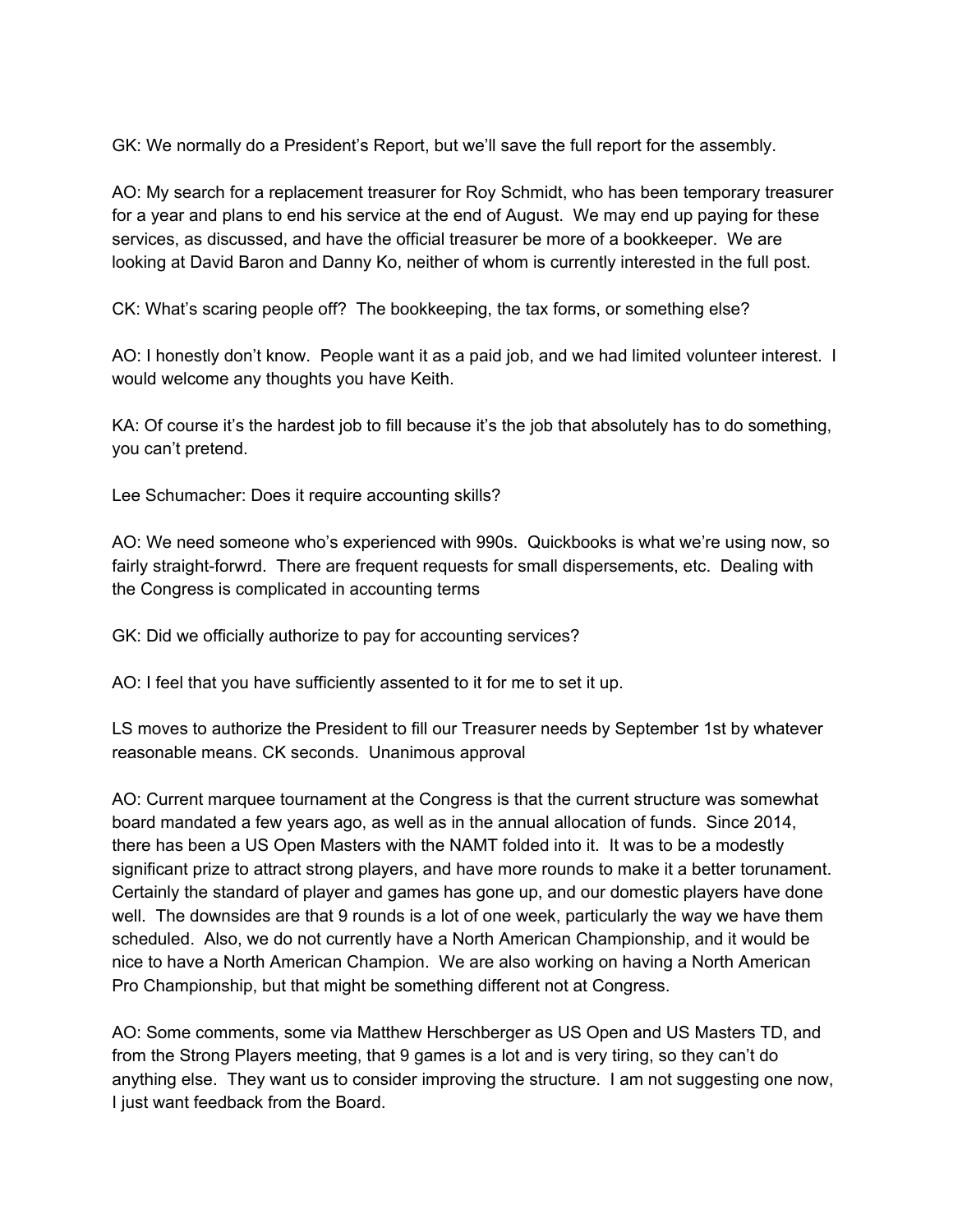GK: I think everyone should take the opportunity while here to get some feedback from strong players.

LS: As CC talking to IL and MH **fill this out**

AO: We don't have a Tournaments Committee. Should we have one? Should this be their purview rather than the board's? In most cases, this has not been something the Board decides.

LS: I like the idea of the Tournament's Committee.

AJ: There is also significant overlap with the Pro Committee, and tournaments that may be folded in to it, which would create work for the board deciding what is where.

GK: Who is deciding who is eligible, what tournaments, etc. is a bigger issue.

KA: Initially, the strong players wanted more games, and we tried to serve them, but now we are hearing grumblings mostly from the AGA Pros. Are the AGA Pros being overwhelmed by Pro duties as well as the Masters.

LSchumacher: There are non-AGA Pros, how do they fit in?

KA: the other pros aren't being asked to do other things.

AO: also the ones coming over have a lot of options

AO: One of the strong players was not a pro, and he was also being tired out by this. There are players who aren't playing or coming here because they have no chance, because the crowd has gotten stronger. I don't know what we do to address this issue.

CK: We could raise the bar to 7.5 or 8 and push some of the other people back to the US Open, although then the prize for the US Open might need to be more attractive.

GK: Shall we make this a agenda item for a future meeting, and urge people to talk to strong players while here?

CK: A formal inquiry, a survey for example, might be the most effective. We could send it to everyone above a certain level, whether or not they come to Congress

AO: It seems like we will be ending this Congress with a number of pros beating other pros, so it may be time to discuss promotion of our professionals.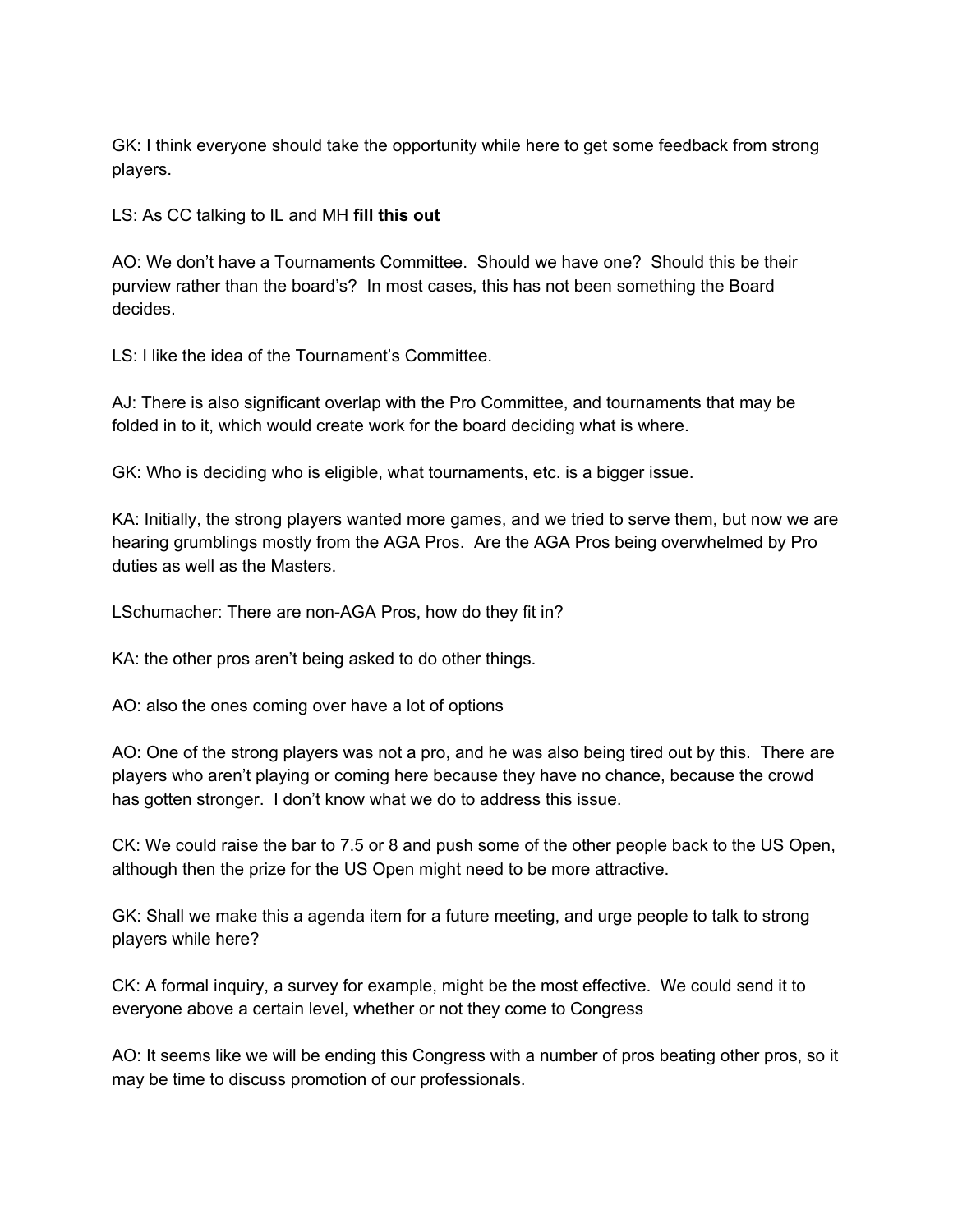AJ: The pro committee has already started discussing promotion.

AO: To have a North American Championship of some kind that is at some level open to amateurs, that is not just a filter on the Open Masters, Do we want a North American Championship?

Lee Schumacher: In the old days, we used to have East Coast and West Coast Champions, so there could be a regional thing. There could be a 3 game match for the final or something.

CK: If we have a separate North American Championship, it needs to be separately and significantly funded, so that's a consideration.

KA: I would move the survey about tournaments to 6d, because it would be good to know what the 6 dans with no room for improvement (since they can't play the stronger players) think.

KA: I would like to have a tournament just for our pros, and a North American thing.

AJ: So, we're talking about 3: the Open Open, the North American thing, and a Pro Thing.

Continued discussion by AJ, AO, KA, and ML of this, and whether we should revert to something like what we had before, with the 16 player evening tournaments.

AO: With such a large number of people playing in the Open Masters, outside qualifications haven't mattered for points, so there hasn't been a linkage between tournaments other than the ratings system.

EZ joins.

End of President's Report

GK: CK had made a suggestion that we revisit the by-laws, since it's been 12 years since we last did it.

CK: I've been told by a number of people that it's wise for an organization to look at it's by-laws every decade or so. This means it's about time to do so again.

CK moves that the board seek a committee that includes at least 1 or 2 board members, among other volunteers, and that the board form a committee for the purpose of reviewing and potentially providing recommendations for amendation. LS seconds.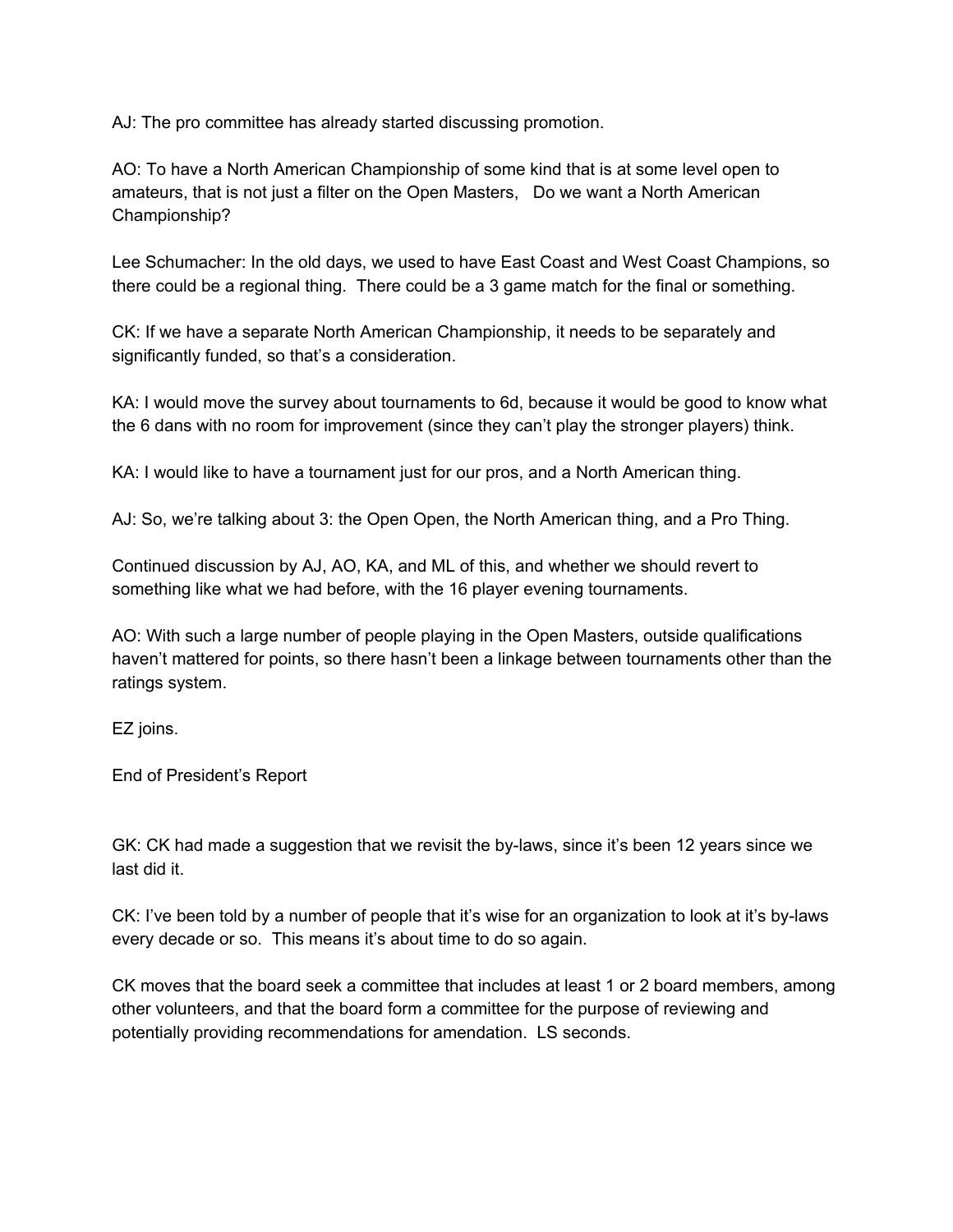AJ: If a committee is willing to go through our by-laws in detail, then great, but we might find that we could more efficiently do a more limited review of the by-laws, particularly where we have contacted the Governance Committee.

## LS: **CHANGE NE TO NB**

CK: I would imagine that the committee would largely say that most things look fine, and would suggest changes as needed.

AJ: How large a committee would you like to see?

CK: I could see 2 from the board and 4 or 5 other people, perhaps advertised in the EJ.

## SC: **check that the correct by-laws posted, links/dates may be wrong**

CK: I think having an umber of eyes will be good for noticing ambiguous phrases, whereas accustomed eyes may glaze over them. The idea would not be to do an overhaul, but simply to revise on a smaller scale. I would hope for no wholesale changes.

KA: The issue I would raise in terms of convenience and timing would be that the changes need to be approved of by the membership at large, so if this is a crucial thing to do, we have an At-Large election next year, and it might make sense to do the two in conjunction. Hopefully there's nothing urgent, because I would be concerned that it may not be easily done in time for next year.

Discussion of timing for the vote.

SC: Is this something that the members of the chapters vote on.

KA: The members. I'm checking to see if the Assembly needs to check off on it before it goes to the membership.

GK: Would we have the option of reincorporating in another state.

Discussion of if this would be worthwhile and what it would entail.

## **Vote on the Committee formation. Passes 6-1.**

Opens up to general questions.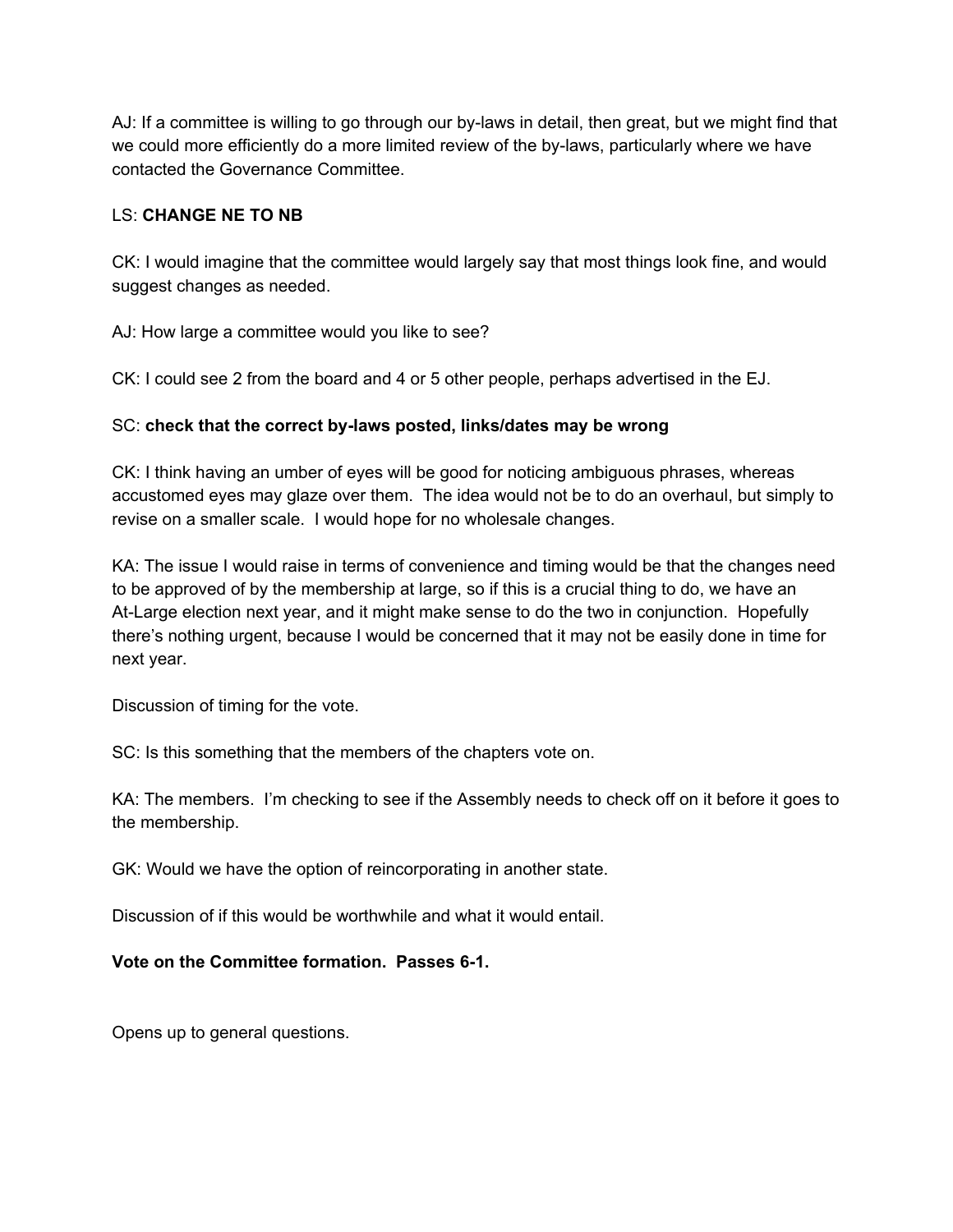SC: As an incoming board member, I find it difficult to find new information on Board activities over the last 8 months, since the minutes have not been posted. I heard they were approved, but they were not submitted.

CK: This is a major concern, and it is our fault that it has not happened.

GK: We now finally have a secretary who will be performing the job. I expect that we will do much better.

SC: For the board's knowledge, I pulled some reports from our google analytics, which has been running in the background for a few years. Around election time in May/June, there was a spike in traffic to all the board pages, looking for minutes (presumably). It's tough for our membership, and even though the elections were unopposed, people looking for information from the board does not have the information to make an informed decision.

Discussion of analytics.

GK: Next, it is time to decide we should have the board election today.

Discussion by the Board.

CK moves that we vote now for a new chairperson. The incoming board member may participate, and the vote will be by the board according to the quorum. 4 votes with 3 abstentions.

AJ moves to got to executive session. LS seconds. Motion carries. Executive session entered at 4:26pm PDT.

LS, GK, 5:12.

Next AGE Board Meeting set for Sept 10.

AJ moves we adjourn. DP seconds.